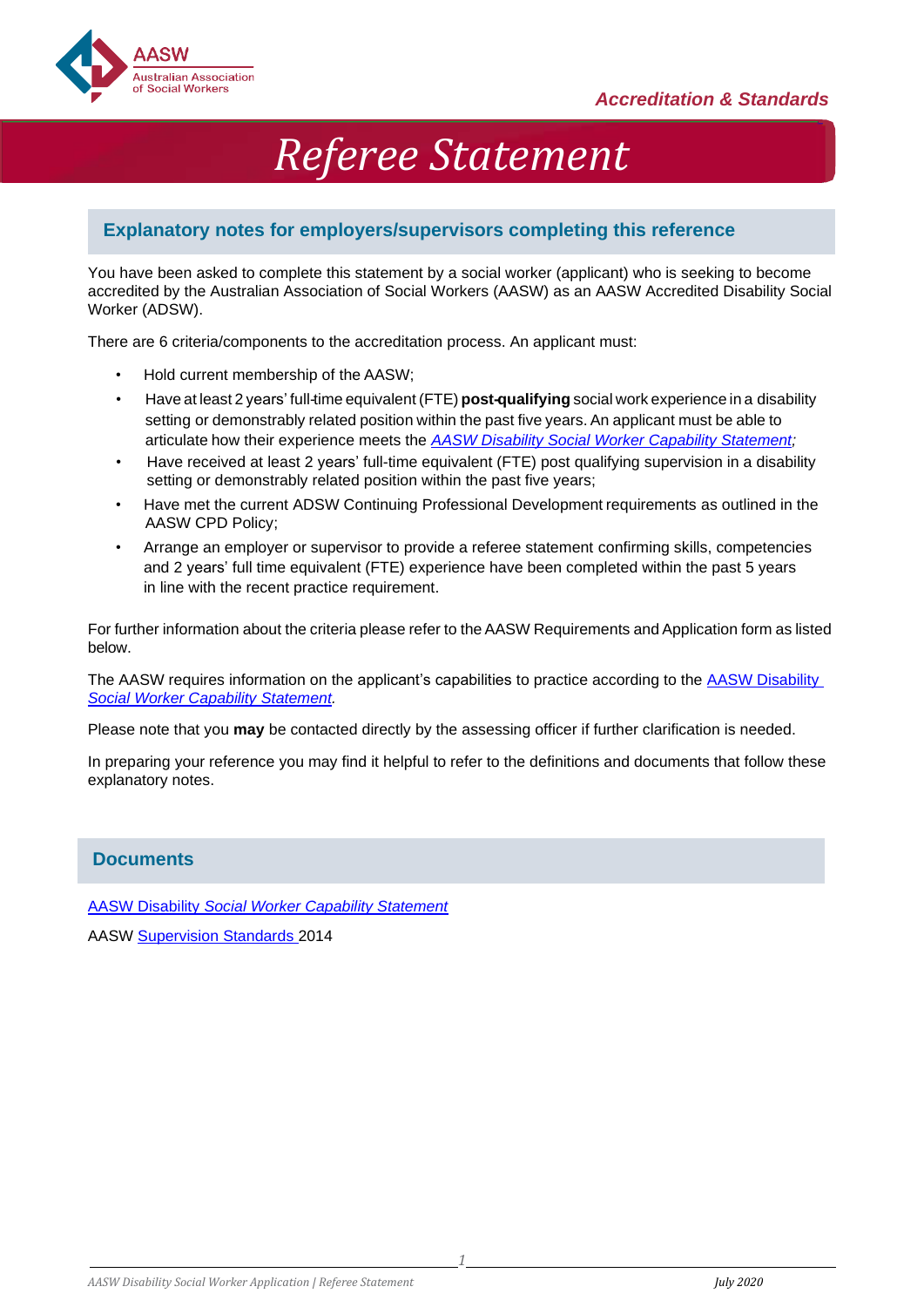## **Section 1: Referee Statement**

This is to be completed by an employer/supervisor - past or present.

| Please note, you must save As before completing the document.            |
|--------------------------------------------------------------------------|
| Applicant's name:                                                        |
| Your personal details:                                                   |
| Preferred title:<br>Mr<br>Mrs<br>Ms<br>Other<br>Miss<br>Dr<br>Full name: |
| Position/job title:                                                      |
| Organisation:                                                            |
| Address for correspondence:                                              |
| Town/Suburb:                                                             |
| State:<br>postcode:                                                      |
| Email:<br>Work phone:                                                    |
| (include area codes)                                                     |

# *Please note: you must 'Save As' before completing the document.*

# **Relationship with applicant:**

Please describe your relationship with the applicant and the nature of your role as employer/supervisor. Please include relevant dates and details of the practice setting in which you work (or worked) with the applicant. If you require more space, please feel free to attach a separate typed and signed page.

If possible, please provide comments regarding the applicant's employment equivalence within the last 5 years, (for example 'the applicant currently is employed 0.8 FTE however, from Jan 2016 – Feb 2019 was employed full time').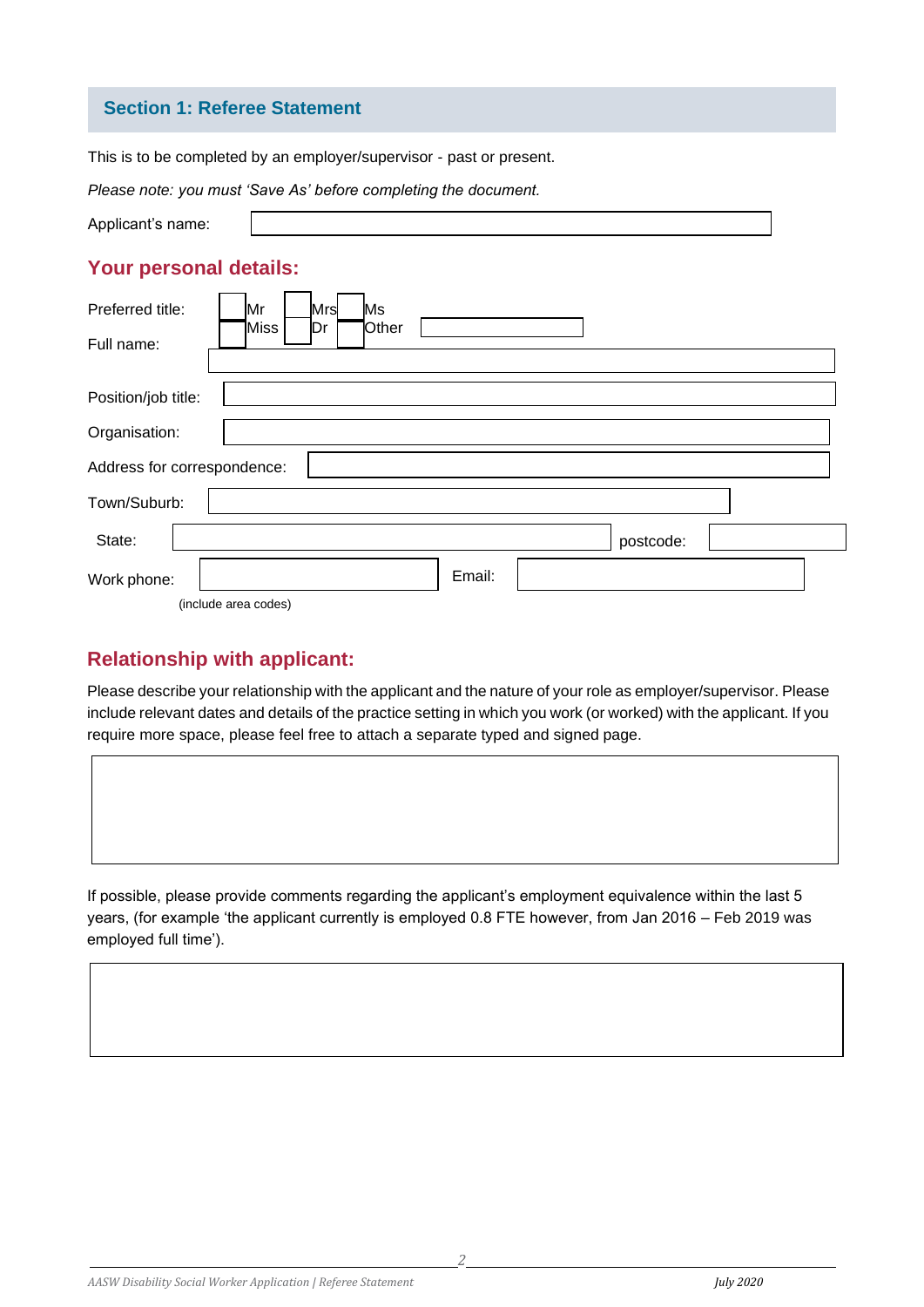# **Qualifications:** Please state your qualifications (including your supervision training).

# **Experience:**

Please state your experience in the disability field and your supervision experience.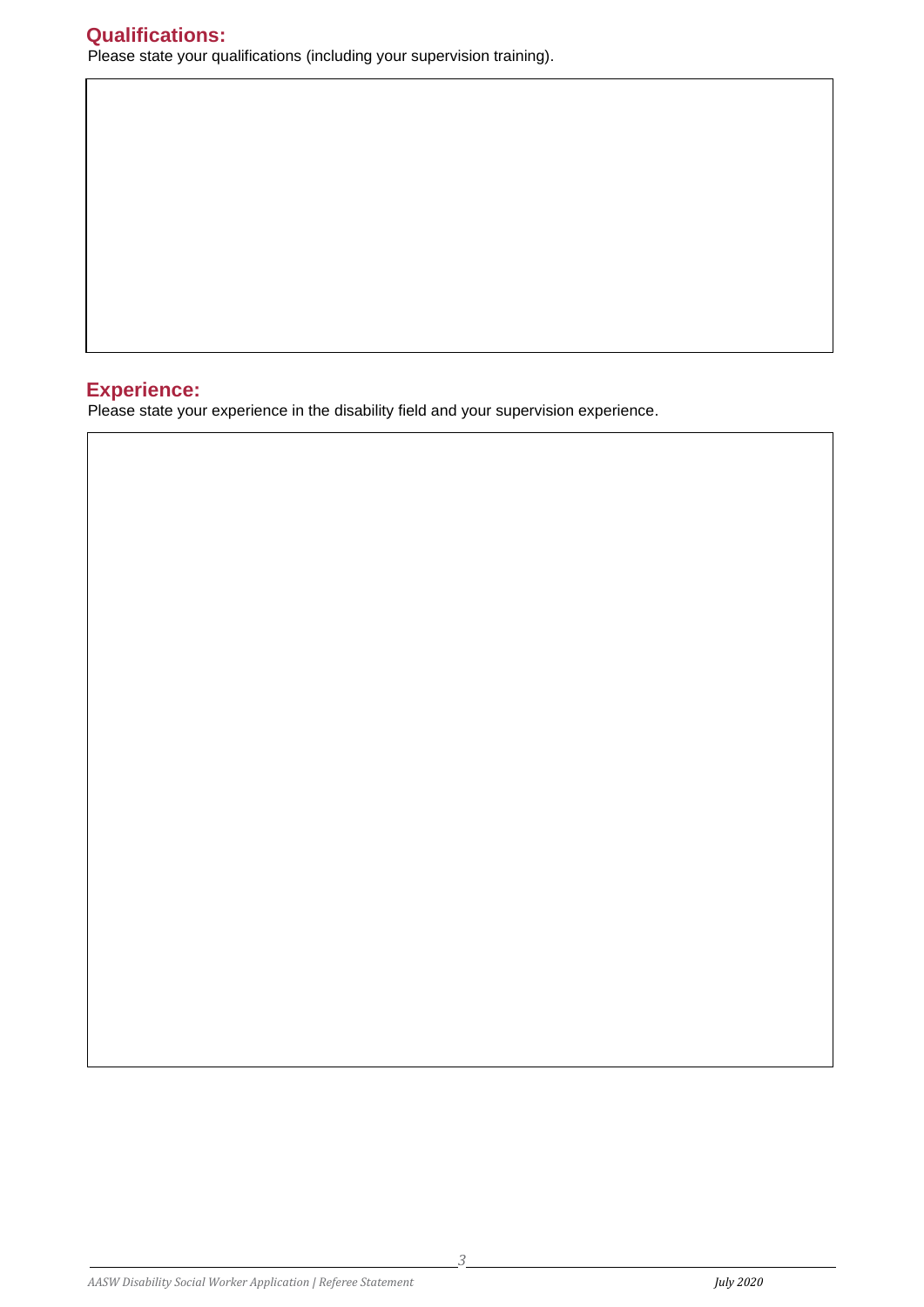# **Section 2: AASW Accredited Disability Social Worker – Referee Statement**

The AASW Disability *[Social Worker Capability Statement](https://www.aasw.asn.au/document/item/11660)* is used by applicants applying for accreditation to demonstrate their knowledge, skills and experience in the disability field. We structured this referee statement using this Framework as a foundation, please refer to this as you complete this referee statement.

Please tick the appropriate box against each of the capabilities listed to indicate that, in your view, the applicant meets or does not meet this capability. There is additional space for comments if required.

| <b>Capability 1:</b><br>practice frameworks | Knowledge of theoretical, legislative policy and                             | <b>Competent</b> | <b>Requires</b><br><b>Development</b> | <b>Have not</b><br>observed / not<br>relevant |
|---------------------------------------------|------------------------------------------------------------------------------|------------------|---------------------------------------|-----------------------------------------------|
| <b>Ability 1a</b>                           | Demonstrates theoretical understandings of<br>disability                     |                  |                                       |                                               |
| <b>Ability 1b</b>                           | Demonstrates comprehensive knowledge of<br>the various contexts for practice |                  |                                       |                                               |
| <b>Ability 1c</b>                           | Engages appropriately with those from diverse<br>communities                 |                  |                                       |                                               |

### Further comments:

| <b>Capability 2: Engagement</b> |                                                                                     | <b>Competent</b> | <b>Requires</b><br><b>Development</b> | Have not<br>observed / not<br>relevant |
|---------------------------------|-------------------------------------------------------------------------------------|------------------|---------------------------------------|----------------------------------------|
| <b>Ability 2</b>                | Engages appropriately with individuals, their<br>families, groups and policy makers |                  |                                       |                                        |

### Further comments: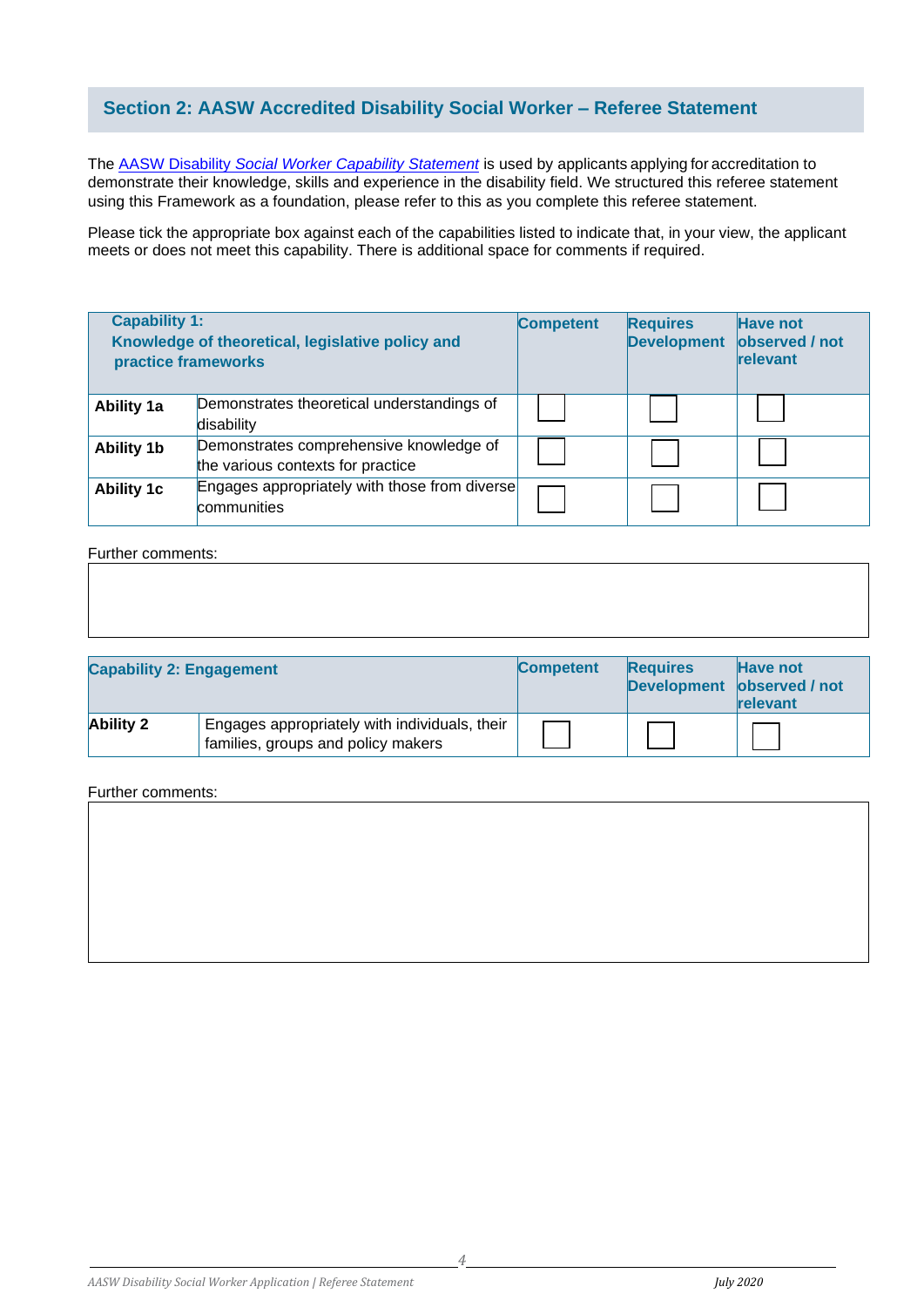|                   | Capability 3: Knowledge and skills for key practice areas | <b>Competent</b> | <b>Requires</b><br><b>Development</b> | <b>Have not</b><br>observed / not<br>relevant |
|-------------------|-----------------------------------------------------------|------------------|---------------------------------------|-----------------------------------------------|
| <b>Ability 3a</b> | Social inclusion and belonging                            |                  |                                       |                                               |
| <b>Ability 3b</b> | Excellence in case management and<br>coordination         |                  |                                       |                                               |
| <b>Ability 3c</b> | Ethical issues - practice dilemmas                        |                  |                                       |                                               |
| <b>Ability 3d</b> | The law                                                   |                  |                                       |                                               |
| <b>Ability 3e</b> | Advocacy                                                  |                  |                                       |                                               |
| <b>Ability 3f</b> | Complexity and intersectionality                          |                  |                                       |                                               |
| Ability 3g        | Social work leadership                                    |                  |                                       |                                               |

# Further comments:

|                                                                                                                                                             | Yes | No |
|-------------------------------------------------------------------------------------------------------------------------------------------------------------|-----|----|
| In your professional opinion is the applicant capable of practicing in<br>accordance with the AASW Disability Social Worker Capability<br><b>Framework?</b> |     |    |

Please provide a final referee statement related to the applicant.